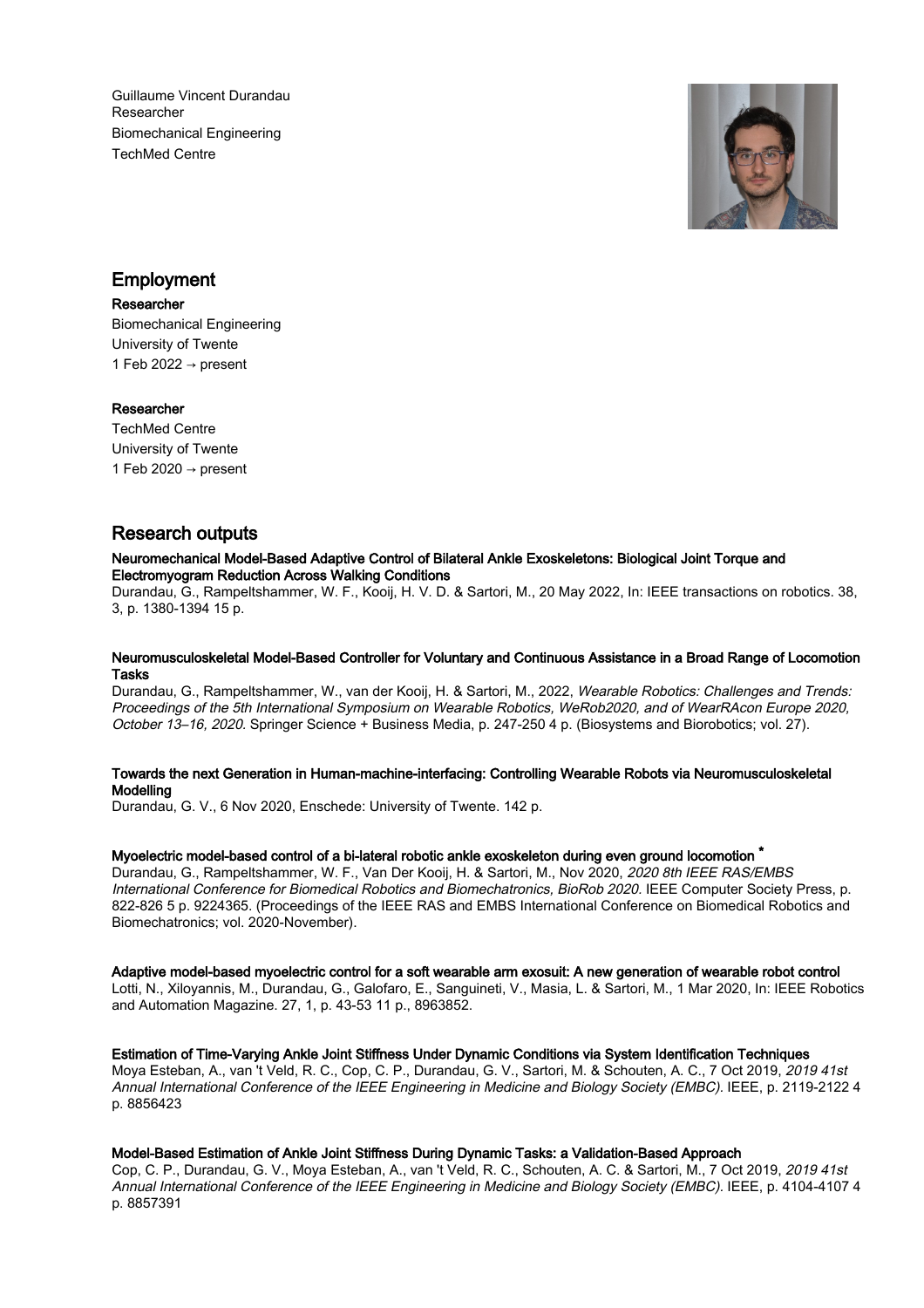#### Voluntary control of wearable robotic exoskeletons by patients with paresis via neuromechanical modeling

Durandau, G., Farina, D., Asín-Prieto, G., Dimbwadyo-Terrer, I., Lerma-Lara, S., Pons, J. L., Moreno, J. C. & Sartori, M., 17 Jul 2019, In: Journal of neuroengineering and rehabilitation. 16, 1, 91.

#### A computational framework for muscle-level control of bi-lateral robotic ankle exoskeletons

Durandau, G., van der Kooij, H. & Sartori, M., 1 Jan 2019, Wearable Robotics: challenges and trends. Carrozza, M. C., Micera, S. & Pons, J. L. (eds.). Springer, p. 325-328 4 p. (Biosystems and Biorobotics; vol. 22).

#### Decoding phantom limb neuro-mechanical function for a new paradigm of mind-controlled bionic limbs

Sartori, M., Durandau, G., Dosen, S. & Farina, D., 1 Jan 2019, Biosystems and Biorobotics. Masia, L., Micera, S., Akay, M. & Pons, J. L. (eds.). Springer, p. 54-57 4 p. (Biosystems and Biorobotics; vol. 21).

#### Multi-scale modelling of the human neuromuscular system for symbiotic human-machine motor interaction

Sartori, M., Durandau, G., van der Kooij, H. & Farina, D., 1 Jan 2019, Converging Clinical and Engineering Research on Neurorehabilitation III: Proceedings of the 4th International Conference on NeuroRehabilitation (ICNR2018), October 16- 20, 2018, Pisa, Italy. Masia, L., Micera, S., Akay, M. & Pons, J. L. (eds.). Springer, p. 167-170 4 p. (Biosystems and Biorobotics; vol. 21).

#### Robust Simultaneous Myoelectric Control of Multiple Degrees of Freedom in Wrist-Hand Prostheses by Real-Time Neuromusculoskeletal Modeling

Sartori, M., Durandau, G., Dosen, S. & Farina, D., 22 Oct 2018, In: Journal of neural engineering. 15, 6, 066026.

### Toward Muscle-Driven Control of Wearable Robots: A Real-Time Framework for the Estimation of Neuromuscular States during Human-Exoskeleton Locomotion Tasks

Durandau, G., Rampeltshammer, W., Van Der Kooij, H. & Sartori, M., 9 Oct 2018, 2018 7th IEEE International Conference on Biomedical Robotics and Biomechatronics (Biorob). IEEE Computer Society, p. 683-688 6 p. 8487723

#### Neuromusculoskeletal Models of Human-Machine Interaction in Individuals Wearing Lower Limb Assistive Technologies

Sartori, M., Durandau, G. & Farina, D., 1 Jan 2017, Converging Clinical and Engineering Research on Neurorehabilitation II: Proceedings of the 3rd International Conference on NeuroRehabilitation (ICNR2016), October 18-21, 2016, Segovia, Spain. Ibanez, J., Gonzalez-Vargas, J., Azorin, J. M., Akay, M. & Pons, J. L. (eds.). Springer, p. 827-831 5 p. (Biosystems & biorobotics; vol. 15).

#### Real-time modeling for lower limb exoskeletons

Durandau, G., Sartori, M., Bortole, M., Moreno, J. C., Pons, J. L. & Farina, D., 2017, Wearable Robotics: Challenges and Trends: Proceedings of the 2nd International Symposium on Wearable Robotics, WeRob2016, October 18-21, 2016, Segovia, Spain. Gonzalez-Vargas, J., Ibanez, J., Contreras-Vidal, J. L., van der Kooij, H. & Pons, J. L. (eds.). Springer, p. 127-131 5 p. (Biosystems & Biorobotics; vol. 16).

#### Robust Real-Time Musculoskeletal Modeling driven by Electromyograms

Durandau, G., Farina, D. & Sartori, M., 2017, In: IEEE transactions on biomedical engineering. 65, 3, p. 556-564 9 p.

#### User-safe orthosis based on compliant actuators: Mechanical design and control framework

Durandau, G. V. & Suleiman, W., 21 Oct 2016, 2016 55th Annual Conference of the Society of Instrument and Control Engineers of Japan (SICE). IEEE

#### EMG-driven models of human-machine interaction in individuals wearing the H2 exoskeleton

Durandau, G., Sartori, M., Bortole, M., Moreno, J. C., Pons, J. L. & Farina, D., 2016, In: IFAC-papersonline. 49, 32, p. 200- 203 4 p.

### Toward a Unified Framework for EMG Signals Processing and Controlling an Exoskeleton

Durandau, G. V. & Suleiman, W., 19 Apr 2014, 2014 Canadian Conference on Computer and Robot Vision (CRV). Montreal, QC: IEEE